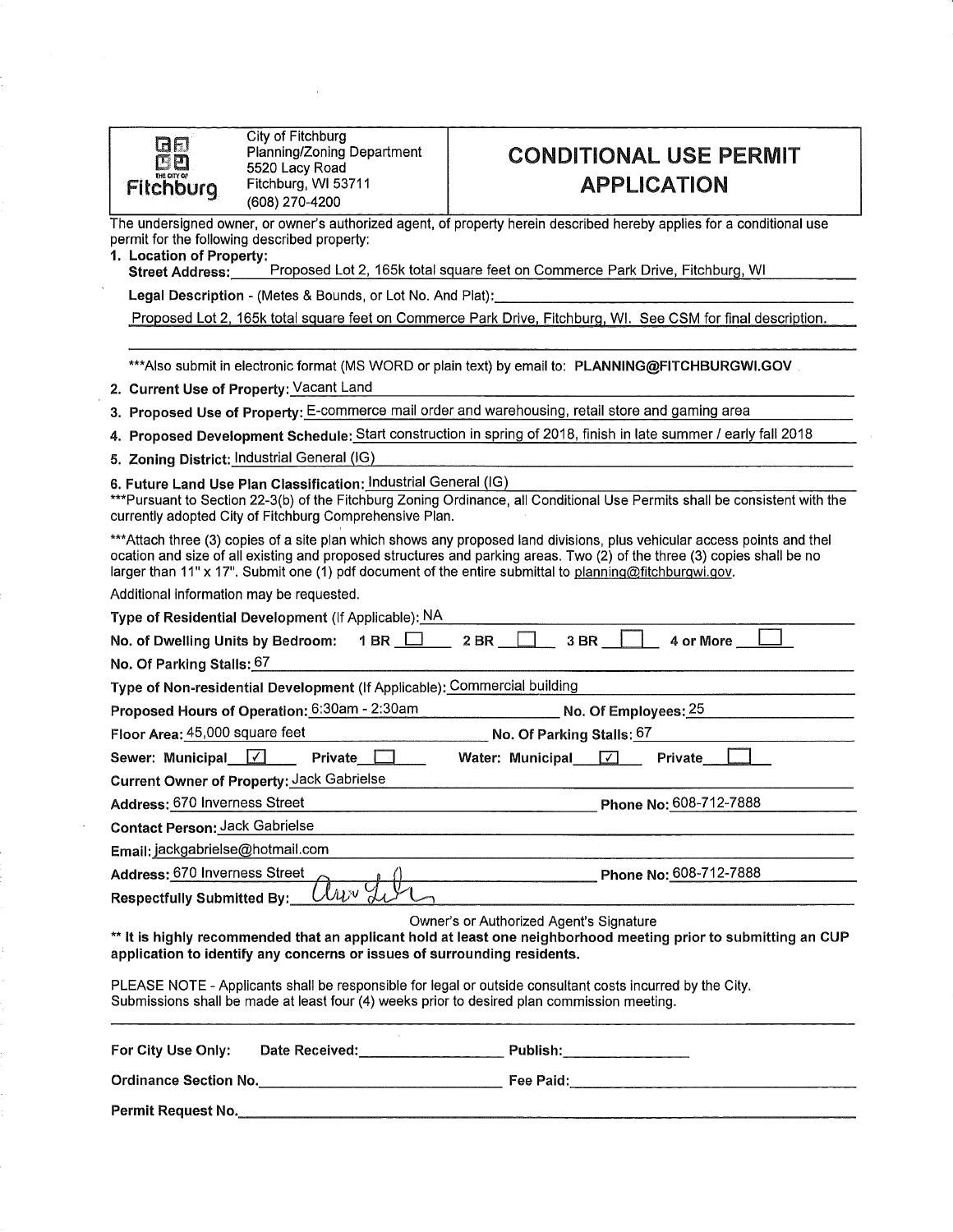

September 18, 2017

Dear Fitchburg Plan Commission Members,

Noble Knight Games is an e-commerce mail order company that ships board games, miniature games, card games and other gaming related supplies and accessories to customers across the world. We have been in business for 20 years and have been steadily growing. In 2007, we built a 10,000 square foot facility in Janesville and we now occupy about 22,000 square feet around Janesville. Because of continuous growth, we are planning to build a new 45,000 square foot facility in Fitchburg on a 3.78 acre lot next to the water tower on Commerce Park Drive.

The main use of the building is mail-order and warehousing, but we are also planning to open a retail store and gaming area at this location. We would display our selection of games and supplies in the store and the gaming area would be a place where friends and family could come to play their favorite games!

We are applying for a conditional use permit due to the recreational nature of our gaming area. We are very excited to become a member of the Fitchburg business community and provide another fun outlet for families and friends to enjoy in this great city. Thanks and we are looking forward to discussing with you further during the October plan commission meeting!

Sincerely,

Aaron Leeder President/Owner Noble Knight Games

Dan Leeder General Manager Noble Knight Games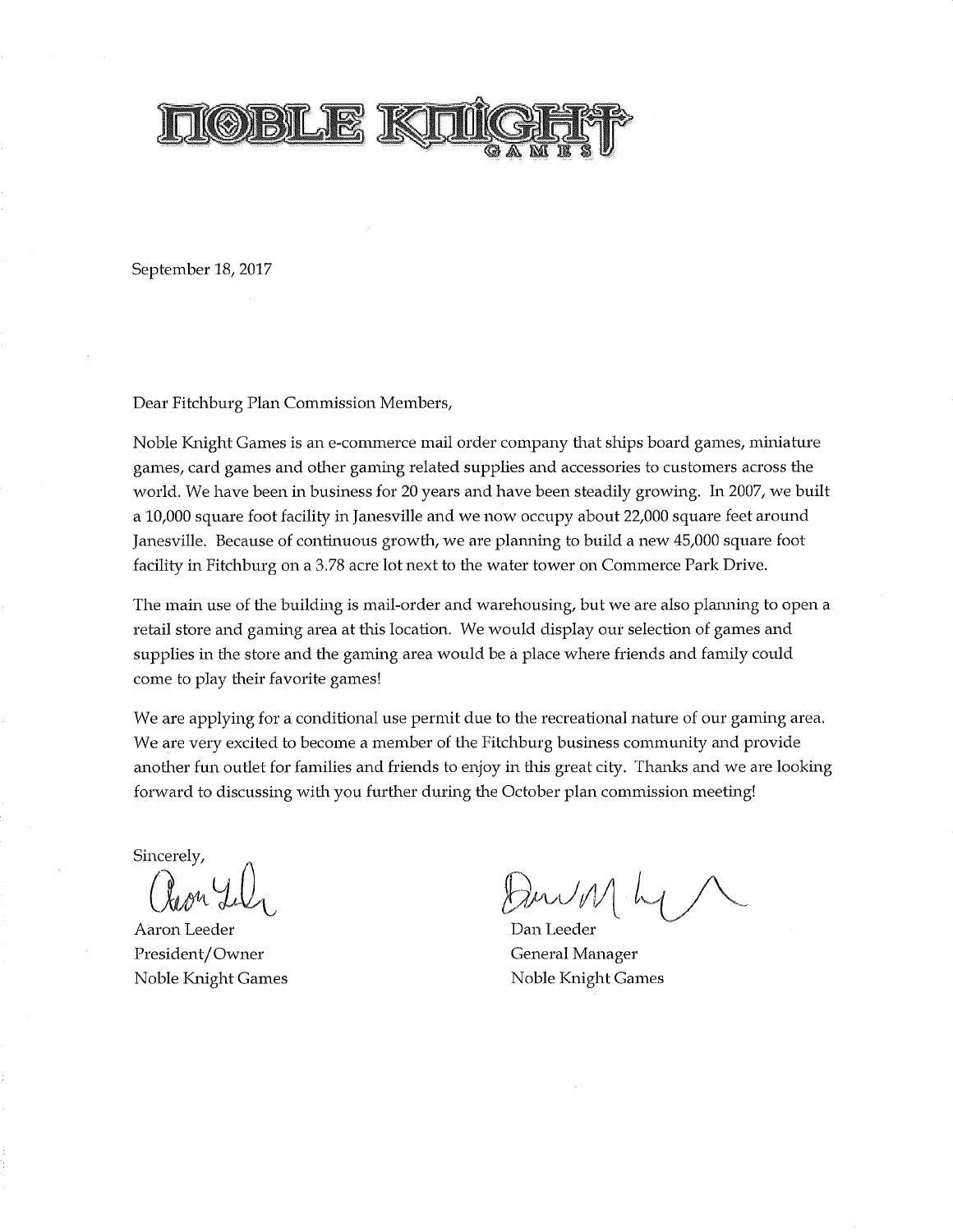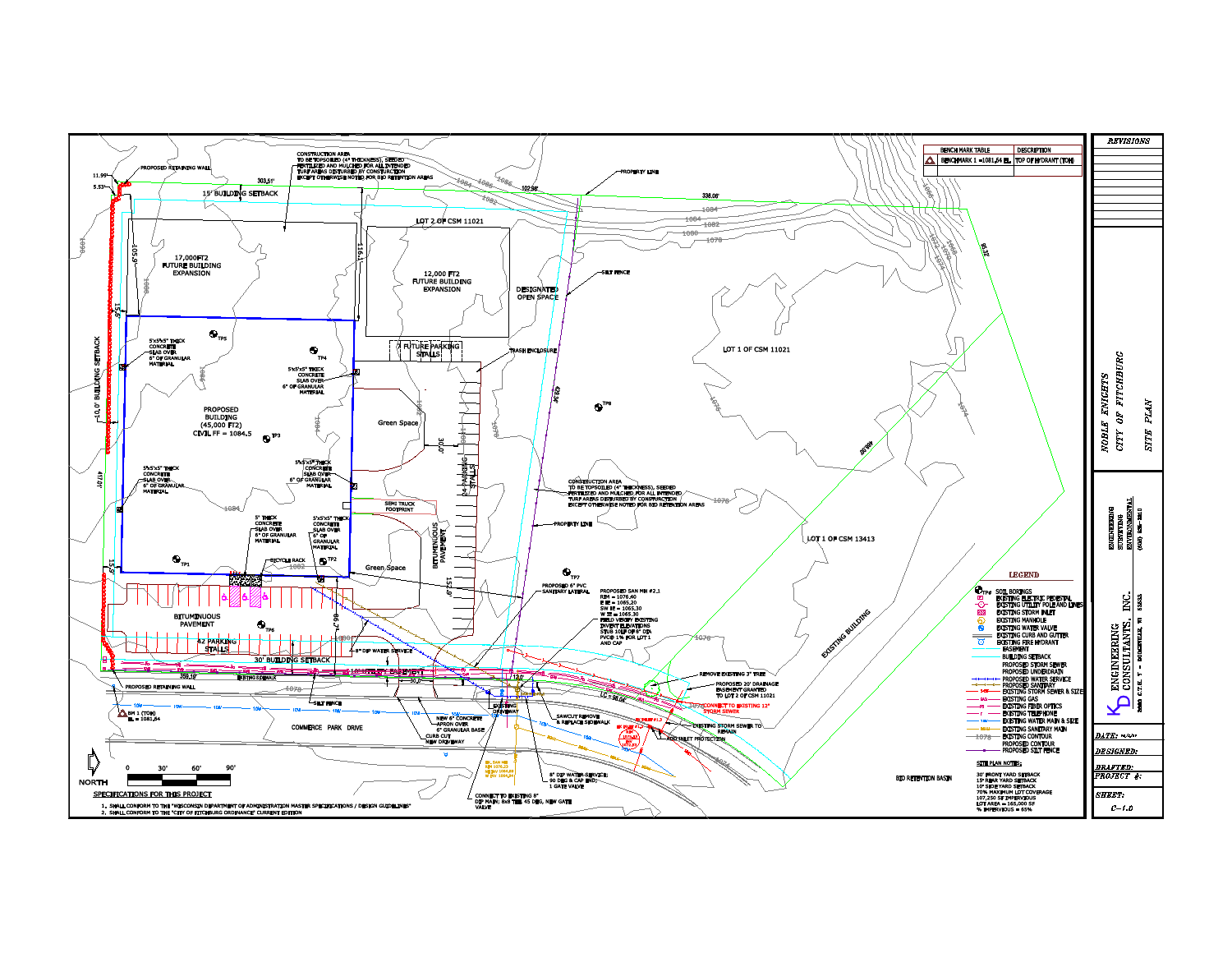

## **CITY OF FITCHBURG PLANNING DEPARTMENT** 5520 LACY ROAD FITCHBURG, WI 53711 (608) 270-4200 FAX: (608) 270-4275 EMAIL: planning@fitchburgwi.gov

Application: CS-2171-17 & CU-2172-17 Property Location: Commerce Park Drive Review Date: September 20, 2017 *Planning Staff Review #1*

Planning staff has reviewed your submitted CSM and CUP, CS-2171-17 & CU-2172-17, submitted on September 19, 2017. The following comments are based on this review. Please respond to each item with a detailed written response, along with appropriate updated plans, by 4:00 p.m. on October 4, 2017. Further comments or questions may arise as additional review occurs.

## *Conditional Use Permit Comments:*

- 1. Of the initial 45,000 sq ft building area how much is for:
	- Office ~5000 square feet Warehouse ~35000 square feet Retail ~2500 square feet Recreation area ~2500 square feet We will submit a draft floor plan with our Architectural and Design Review Application by October 24<sup>th</sup>.
- 2. Please provide similar numbers for the 62,000 sq ft building (with 17,000 sq ft expansion, and again for 74500 sq ft building with the 12500 expansion. All of the expansion plans are for additional warehouse space if needed. At 62,000 square feet the warehouse would increase to ~52000 square feet. At 74500 square feet, the warehouse would increase to 64,500 square feet.
- 3. If future expansion timelines are known, please provide. These are potential expansion plans but any timelines would be based on business growth or new opportunities. We do not currently have any timelines for these potential expansions.
- 4. What is the anticipated maximum capacity of the building with customers? The absolute maximum of the building would be 300 people.
- 5. What is the purpose of the line to the north of the building? This line is showing the required rear yard setback lines and that the proposed expansion is not over the setback line.
- 6. Please dimension building to each of the nearest property lines. Need this information. Attached is an updated site plan which shows all of the setbacks.
- 7. I counted 25 stalls at the north end; the site plan shows 24 parking stalls. Please confirm and update plan as necessary. 24 stalls is correct. The open space at the west most end is not a parking stall. This is marked more clearly on the latest site plan which is attached.
- 8. Architectural and design review will be required. With this submittal please make sure you screen semi-trailer parking area, parking lots and use shade trees to cut down on heat islands. Use only dark sky or full cut-off light fixtures. Thank you, we will make sure this is included in the Architectural and Design Review application.